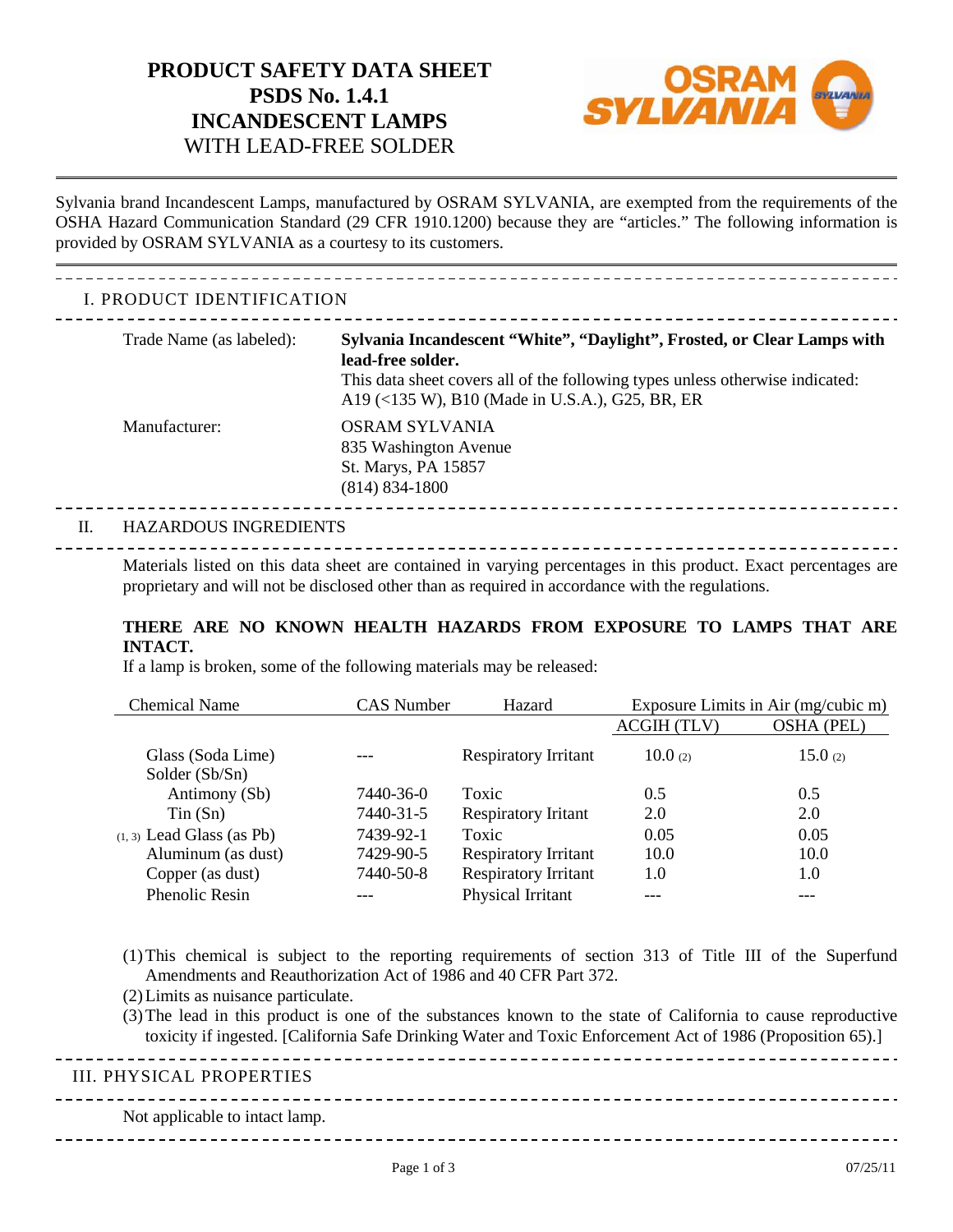| IV. | FIRE & EXPLOSION HAZARDS                                                                                                                                                                                                                                                                                                                                                                                                                            |
|-----|-----------------------------------------------------------------------------------------------------------------------------------------------------------------------------------------------------------------------------------------------------------------------------------------------------------------------------------------------------------------------------------------------------------------------------------------------------|
|     | Flammability: Non-combustible<br>Fire Extinguishing Materials: Use extinguishing agents suitable for surrounding fire.<br>Special Firefighting Procedure: Use a self-contained breathing apparatus to prevent inhalation of dust and/or<br>fumes that may be generated from broken lamps during firefighting activities.<br>Unusual Fire and Explosion Hazards: When exposed to high temperature, toxic fumes may be released from<br>broken lamps. |
| V.  | <b>HEALTH HAZARD</b>                                                                                                                                                                                                                                                                                                                                                                                                                                |
|     | THERE ARE NO KNOWN HEALTH HAZARDS FROM EXPOSURE TO LAMPS THAT ARE                                                                                                                                                                                                                                                                                                                                                                                   |

 **INTACT.** No adverse effects are expected from occasional exposure to broken lamps. As a matter of good practice, avoid prolonged or frequent exposure to broken lamps unless there is adequate ventilation. The major hazard from broken lamps is the possibility of sustaining glass cuts.

#### **when they are inhaled, ingested, or contacted with skin or eye:**  *NIOSH/OSHA Occupational Health Guidelines for Chemical Hazards* **and/or** *NIOSH Pocket Guide to Chemical Hazards* **lists the following effects of overexposure to the chemicals/materials tabulated below**

 Lead - Ingestion and inhalation of lead dust or fume must be avoided. Lead dust or fumes may cause irritation of the eyes and respiratory tract. Excessive lead absorption can be toxic and may include symptoms such as material is expected to reduce the potential for systemic lead toxicity. anemia, weakness, abdominal pain, and kidney disease. However, the chemical inertness and insolubility of this

All other components of this product do not pose a significant risk of respiratory and/or physical effects.

#### EMERGENCY AND FIRST-AID PROCEDURES:

Glass Cuts: Perform normal first aid procedures. Seek medical attention as required.

- Inhalation: If discomfort, irritation or symptoms of pulmonary involvement develop, remove from exposure and seek medical attention as needed.
- contact. Seek medical attention as needed. Ingestion: In the unlikely event of ingesting a large quantity of material, seek medical attention immediately. Contact, Skin: Thoroughly wash affected area with mild soap or detergent and water and prevent further
- Contact, Eye: Wash eyes, including under eyelids, immediately with copious amounts of water for 15 minutes. Seek medical attention.

CARCINOGENIC ASSESSMENT (NTP ANNUAL REPORT, IARC MONOGRAPHS, OTHER): None

## VI. REACTIVITY DATA

Stability: Stable

Conditions to avoid: None for intact lamps.

Incompatibility (materials to avoid): None for intact lamps.

Hazardous decomposition products (including combustion products): None for intact lamps.

#### Hazardous polymerization products: Will not occur.

Page 2 of 3 08/16/12